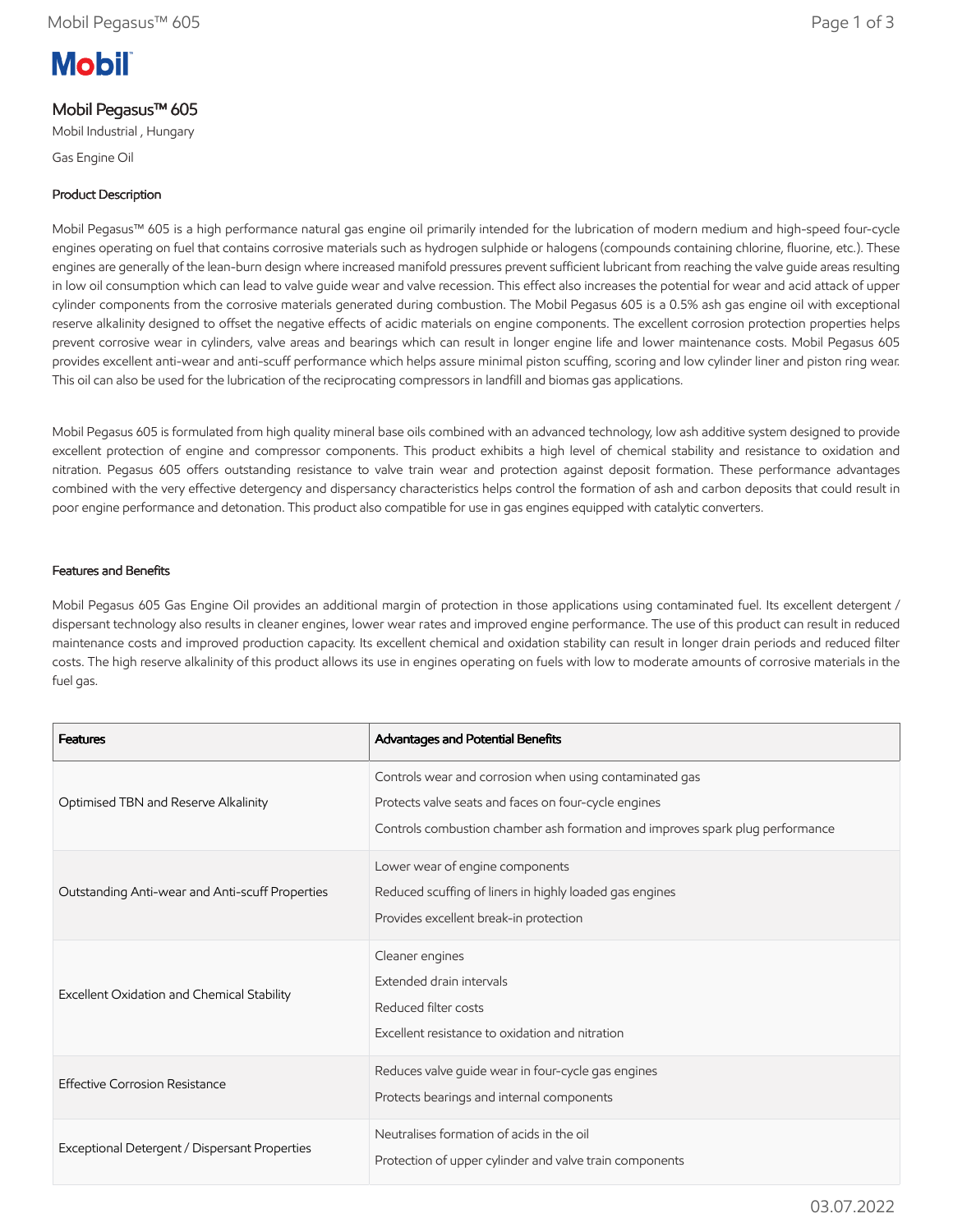Mobil Pegasus™ 605 Page 2 of 3

| <b>Features</b>                         | Advantages and Potential Benefits                        |
|-----------------------------------------|----------------------------------------------------------|
|                                         | Cleaner engines<br>Longer filter life                    |
| Non-zinc and Non-phosphorus Formulation | Improves catalytic converter performance and longer life |

### Applications

Note: Engines operating on fuel gas with elevated levels of sulphur or halogens should also have coolant (jacket water) and oil temperatures raised.

- Gas engines operating on fuel that contains moderate levels of hydrogen sulphide (H2S)
- Engines operating on fuel containing other corrosive materials such as TOHCl (Total Organic Halides as Chloride) such as landfill or biomas gas
- Spark ignited four-cycle gas engines with very low lube oil consumption
- Medium and high speed four-cycle engines equipped with catalytic converters requiring a low ash gas engine oil
- Engines experiencing valve train wear and corrosion
- Reciprocating compressors operating on natural gas that contains sulphur or chlorine compounds
- High output or naturally aspirated engines operating at or in excess of rated capacity under high temperatures

#### Specifications and Approvals

#### This product has the following approvals:

INNIO Waukesha Engine Landfill Gas Applications

Caterpillar Energy Solutions TR 2105, Lube Oils for Gas Engines (CG132, CG170, CG260)

Rolls-Royce Solutions Augsburg (former MTU Onsite Energy) Gas Engines Series 400 - all engines with natural gas and propane gas

MWM TR 0199-99-2105, Lube Oils for Gas Engines

#### This product meets or exceeds the requirements of:

**Caterpillar** 

#### Properties and Specifications

| Property                                      |        |
|-----------------------------------------------|--------|
| Grade                                         | SAE 40 |
| Kinematic Viscosity @ 100 C, mm2/s, ASTM D445 | 13.2   |
| Kinematic Viscosity @ 40 C, mm2/s, ASTM D445  | 124    |
| Viscosity Index, ASTM D2270                   | 100    |
| Ash, Sulfated, mass%, ASTM D874               | 0.5    |